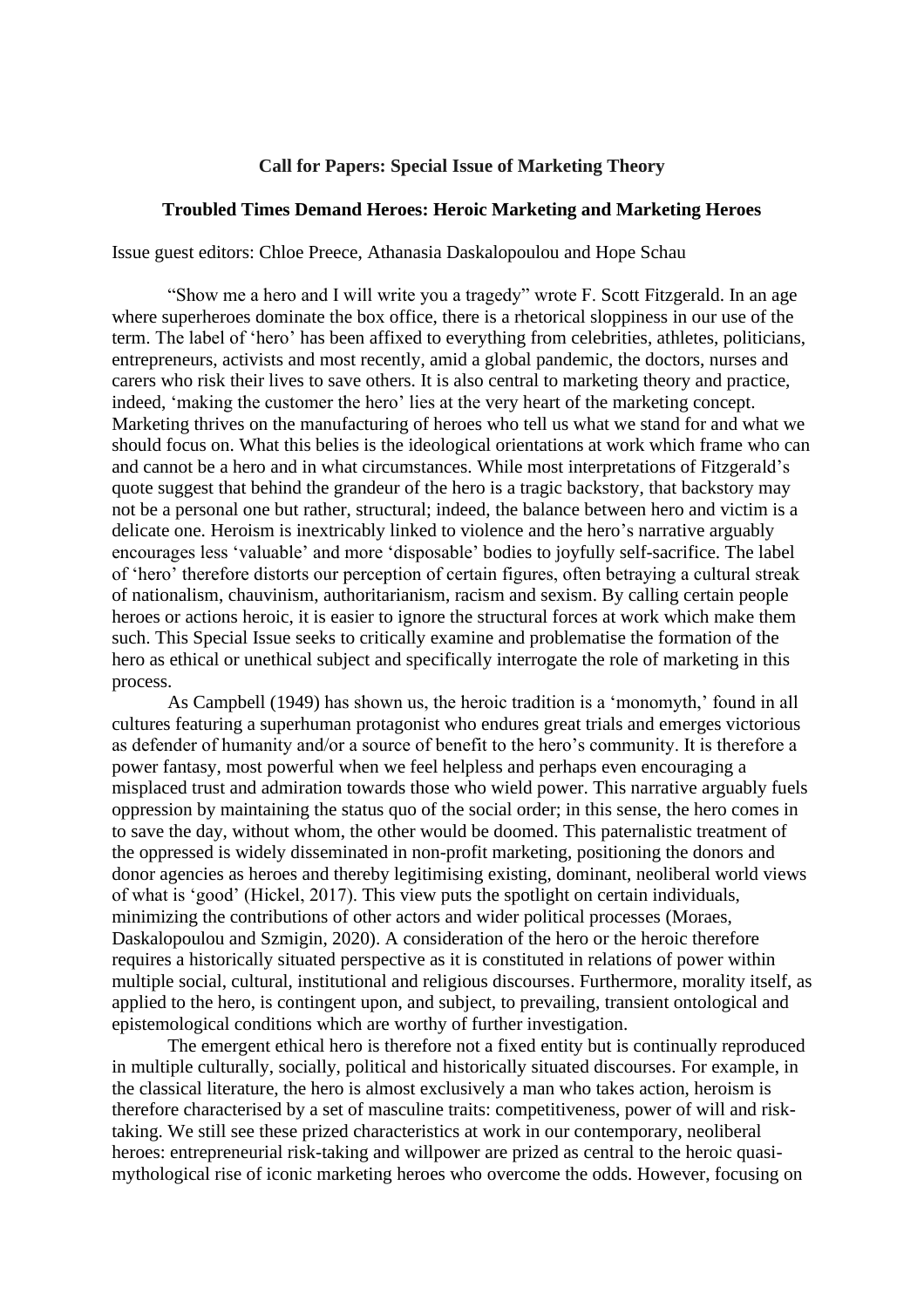men's heroism has largely neglected women heroes despite recent efforts to recognise and document women's heroism (Frisk, 2019). Unsurprisingly, women are still less likely to be recognised as heroes, and when they do, traditional female traits such as care giving are highlighted. Nevertheless, since classical times, we have seen a gradual widening of the concept of heroism beyond individual heroes to wider considerations of heroic actions and even, heroic institutions. We seek to draw attention to the function of the label 'hero' in marketing theory and its entanglements with networks of power, unpicking it as a gendered and classed category of social recognition, distinction and contestation. This opens up opportunities to apply theoretical approaches to analyse how top-down and bottom-up processes influence heroic figures, heroic action and hero worship.

Indeed, the marketing literature is already replete with heroic undertones – heroism is to be found in our theories, our thinkers and our choices of study. Firstly, we are keenly aware of the significance of storytelling and myths, including the classic Hero's Journey, to marketing theory (Woodside, Sood & Miller, 2008). Hirschman (1989) demonstrated how consumer behaviour theories are configured in terms of the heroic quest structure. Secondly, the cult of the hero in our ranks is also clear, from the creative quests of the consumer odyssey (Belk, 2014) to what Bradshaw and Brown (2008) identified as the "Cosmopolitan Burning Mountain Man of Action Hero Agenda." Thirdly, a wider consideration of the literature reveals more than a passing interest in the heroic, revealing some of the distinct ways of doing marketing which are idealized as 'the best.' Brown and Hackley (2012) extolled the outlandish exploits of marketing heroes, ranging from B.T Barnum to Simon Cowell while Preece, Kerrigan and O'Reilly (2019) consider what fictional heroes such as James Bond can offer branding theory. Pearson and Mark (2001) have written about the power of psychological archetypes such as the hero to build brands and Holt (2004) showed how iconic brands depend on finding new types of heroes, fit for the current context. Brands have also been found to construct heroic brand images by playing heroic roles in film and TV (Galician & Bourdeau, 2004) and are used by consumers to signal heroism to the self and to others in difficult times (Hollenbeck & Patrick, 2016). Advertising is also replete with superheroes but as Patsiaouras, Veneti and Green (2018) have shown, heroes can also be remade into cultural and political icons of resistance. For example, Beyoncé has been granted hero status with her uptake and promotion of a vegan diet (Fegitz & Pirani, 2017). Social and political marketing in particular has relied on heroic narratives; Cronin and Hopkinson (2018) identified how, through a 'man-of-action' archetype, moral authority can be concretised to create market change. Holt and Thompson (2004) and more recently Sobande, Mimoum and Trujillo Torres (2020) showed us how the ideology of heroic masculinity pervades our consumption and unpacked how the heroic intersects with social class and gender. Finally, consumers are increasingly encouraged to participate in heroic consumption (Binkley, 2003) and to live what Featherstone (1991) calls 'heroic lifestyles' whereby consumers are active and self-aware rather than passive, easily duped mass market consumers.

While much of this literature has considered how heroes are made, the marketing processes through which heroes are torn down has received considerably less attention. Yet as a recent call for papers for a Special Issue in the *Journal of Marketing Management* looking at "#MeToo and Beyond" shows, the dark side of heroism also needs attending to. We therefore echo the editors Prothero and Tadajewski (2018) in calling for further consideration of the uncomfortable in our discipline and the need to move beyond purely positive conceptualisations of the social word. This requires more focus on how the 'private' lives of individuals (Maclaran and Catterall, 2000) intersect with the label of 'hero.'

This Special Issue therefore aims to initiate a more self-conscious engagement with this legacy to consider the socio-psychological, cultural-ideational and socio-political structuring of heroism in order to stimulate dialogues across different areas of marketing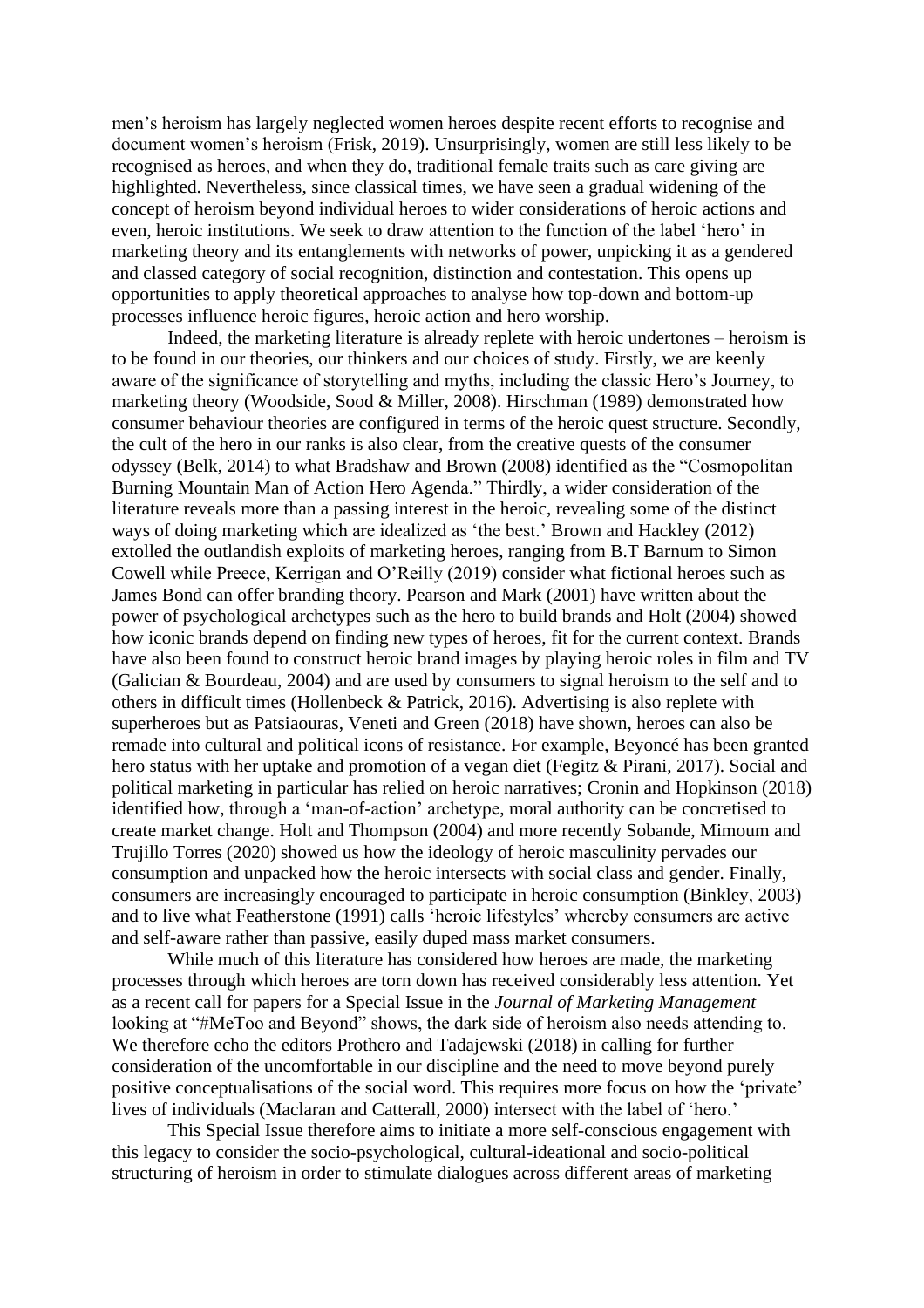research. We call for transdisciplinary approaches, conceptual or empirical to extend and reflect on the heroic in marketing: what constitutes our marketing heroes and what do they hide? How are heroes manufactured, built up and torn down through marketing practices? What role does marketing play in framing and perpetuating the myth of the hero and heroic action? Is it time to dispense with the hero narrative altogether? What alternatives are available?

We welcome conceptual or empirical original papers from a wide variety of methodological and disciplinary perspectives engaged (but not limited) with the following:

- Critical framings of heroism in marketing theory and practice
- Inquiries into the reliance of marketing theory on the hero's/heroine's journey and the underlying power inequities this raises
- Investigating the role of resistance in the emergence of heroes/heroines
- Reappraisals of unacknowledged or undesirable heroes of marketing history
- Interrogations into the role of marketing in the social construction of what counts as heroism and how it has changed
- Studies advancing our understanding of the marketisation, celebritisation, commodification and dehumanisation of heroes/heroines
- Politics of heroic agency and exclusion and its gendered, colonial and racial underpinnings
- Examination of the intersection of heritage and arts marketing with the myth of the hero
- Critical perspectives on heroic brands and authenticity in light of greenwashing, carewashing and other types of washing
- Critical assessments of the use of heroic rhetoric in social and non-profit marketing
- Investigations of the framing and politicisation of heroism in institutions; for example the case of service providers, healthcare providers and key "essential" workers
- Interrogations into how by 'making the customer hero' marketing works ideologically through indirect forms of power to influence consumer conduct, expectations and choices
- Challenges of anti-heroic discourses focusing on collective action rather than individualised heroes

## **Submission Instructions and Timescale:**

The deadline for submission is **January 15, 2021**. Papers accepted are expected to be online by 2022 with the final hard copy publication out in 2023. Authors are encouraged to refer to the *Marketing Theory* website for instructions on submitting a paper and for more information about the journal. Manuscripts should be submitted, as normal, through the ScholarOne Manuscripts portal https://mc.manuscriptcentral.com/mtq. Expressions of interest and questions about expectations, requirements, etc. should be directed to Chloe Preece [\(chloe.preece@rhul.ac.uk\)](mailto:chloe.preece@rhul.ac.uk).

## **Select References:**

- Belk, R. (2014) The labors of the Odysseans and the legacy of the Odyssey. *Journal of Historical Research in Marketing*, *6*(3): 379-404.
- Binkley, S. (2003) The seers of Menlo Park: The discourse of heroic consumption in the 'Whole Earth Catalog'. *Journal of Consumer Culture*, *3*(3): 283-313.
- Bradshaw, A., and S. Brown (2008) Scholars who stare at goats. *European Journal of Marketing*. *42*(11/12): 1396-1414.